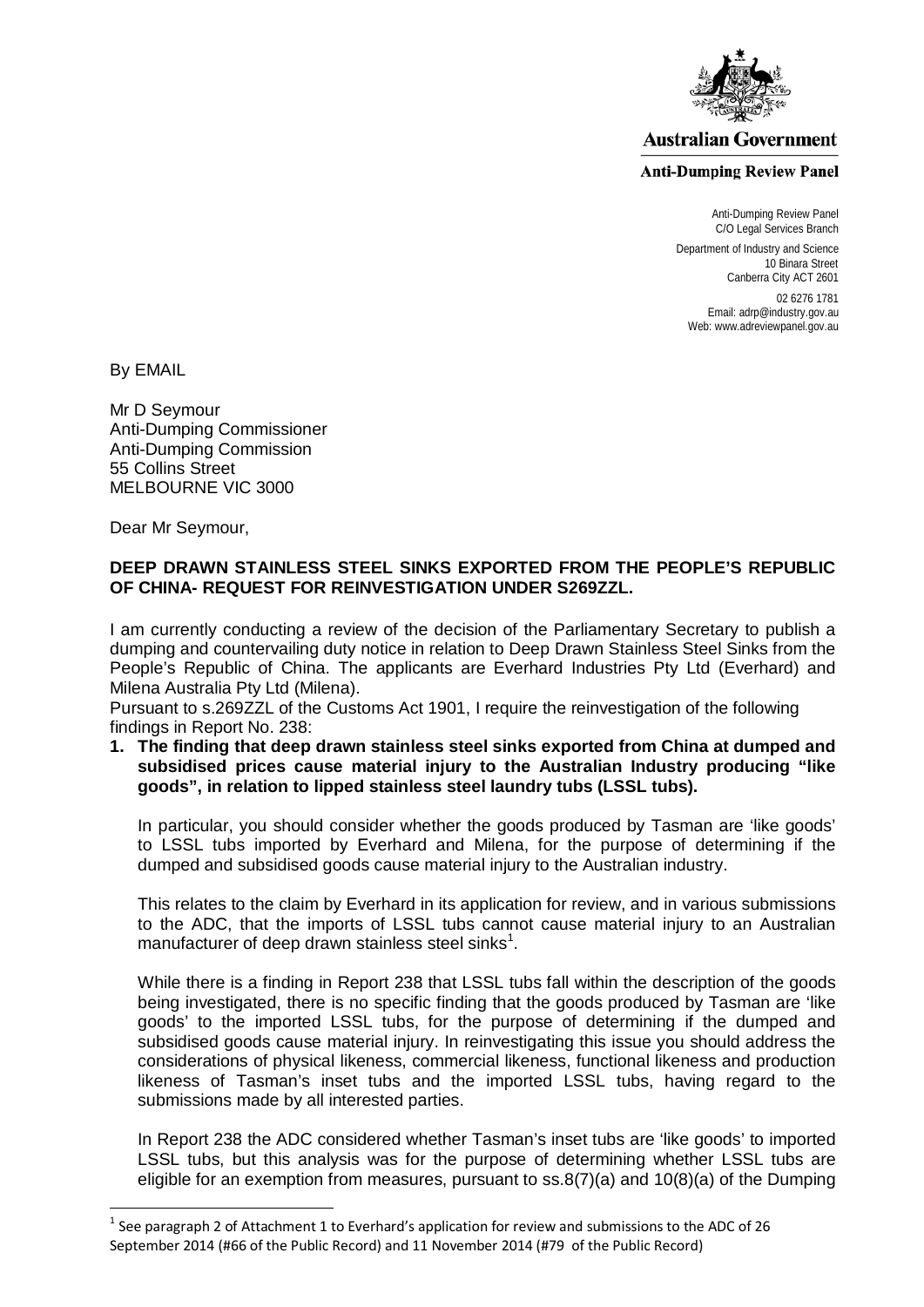Duty Act. It should be noted that I am not requesting a reinvestigation of the ADC's finding in this regard. However, if in the reinvestigation, the ADC is to use a similar analysis of 'like products', the consideration of 'commercial likeness' should be revisited for the following reasons:

- In the analysis the ADC compared free standing units (with lipped sinks) to bench tops (with drop in sinks), therefore in effect comparing different 'laundry solutions' and their commercial likeness and substitutability, rather than a comparison of the actual products under consideration, which are inputs in the downstream products;
- The ADC is requested to take into consideration the submission on behalf of Everhard dated [2](#page-1-0)6 November 2014<sup>2</sup> and the submission by Milena dated 2 December 2014<sup>[3](#page-1-1)</sup>, both of which were not specifically referred to in Report 238, as well as the submissions of all other parties in this regard.

The ADC as part of its reinvestigation should propose specific wording for the description of the goods that would be the subject of an amended notice under ss.269TG(1) and (2) and s.269TJ(2), that excludes LSSL laundry tubs, $4\,$  $4\,$  in the event that it is found that Tasman's inset tubs are not considered to be 'like products' to the imported LSSL tubs, and a recommendation to the Parliamentary Secretary is made to this effect.

## **2. The finding that stand-alone laundry units (whether imported fully assembled or in a 'kit') are not the goods subject to the investigation or any resulting measures**

This relates to Milena's ground of review that the decision to exclude stand-alone laundry units (whether imported fully assembled or in a 'kit') was not correct.

In particular, the ADC is requested to reinvestigate its finding that the laundry cabinet that is supplied with the lipped laundry tub to make a free standing laundry unit is not an 'accessory' in the sense of the goods description. In conducting the reinvestigation of this issue, the ADC should take into consideration the point made by Milena in its submission to the ADC of 2 December  $2014<sup>5</sup>$  $2014<sup>5</sup>$  $2014<sup>5</sup>$  that.

*"To argue that a free-standing laundry unit is a cabinet with a tub more so than a tub with a cabinet is not correct. A simple proof of this is that the cabinets in question are not on sale without the tub."*

Tasman in its submission pursuant to s.269ZZJ contends that this argument of Milena was omitted from the final report and therefore not given full consideration by the Parliamentary Secretary.

Since the ADC is conducting a reinvestigation of this issue, I request that it also include in its reinvestigation, a consideration of the implications for the definition of "Australian industry" in the event of a finding that stand alone laundry units are the goods subject to the investigation, bearing in mind that in Report 238 Tasman was identified as the sole Australian producer of the like goods, and that Everhard and Milena are two Australian manufacturers of stand alone laundry units.

 $\overline{a}$ 

<sup>&</sup>lt;sup>2</sup> See Attachment 2 to Everhard's application, which is  $#87$  of the Public Record  $^3$  See  $#85$  of the Public Record

<span id="page-1-1"></span><span id="page-1-0"></span>

<span id="page-1-2"></span><sup>&</sup>lt;sup>4</sup> See, for example, ADRP Report - Review of Decision to Impose Dumping Duties on Aluminium Zinc Coated Steel Exported from the Republic of Korea.

<span id="page-1-3"></span><sup>&</sup>lt;sup>5</sup> See #85 of the Public Record